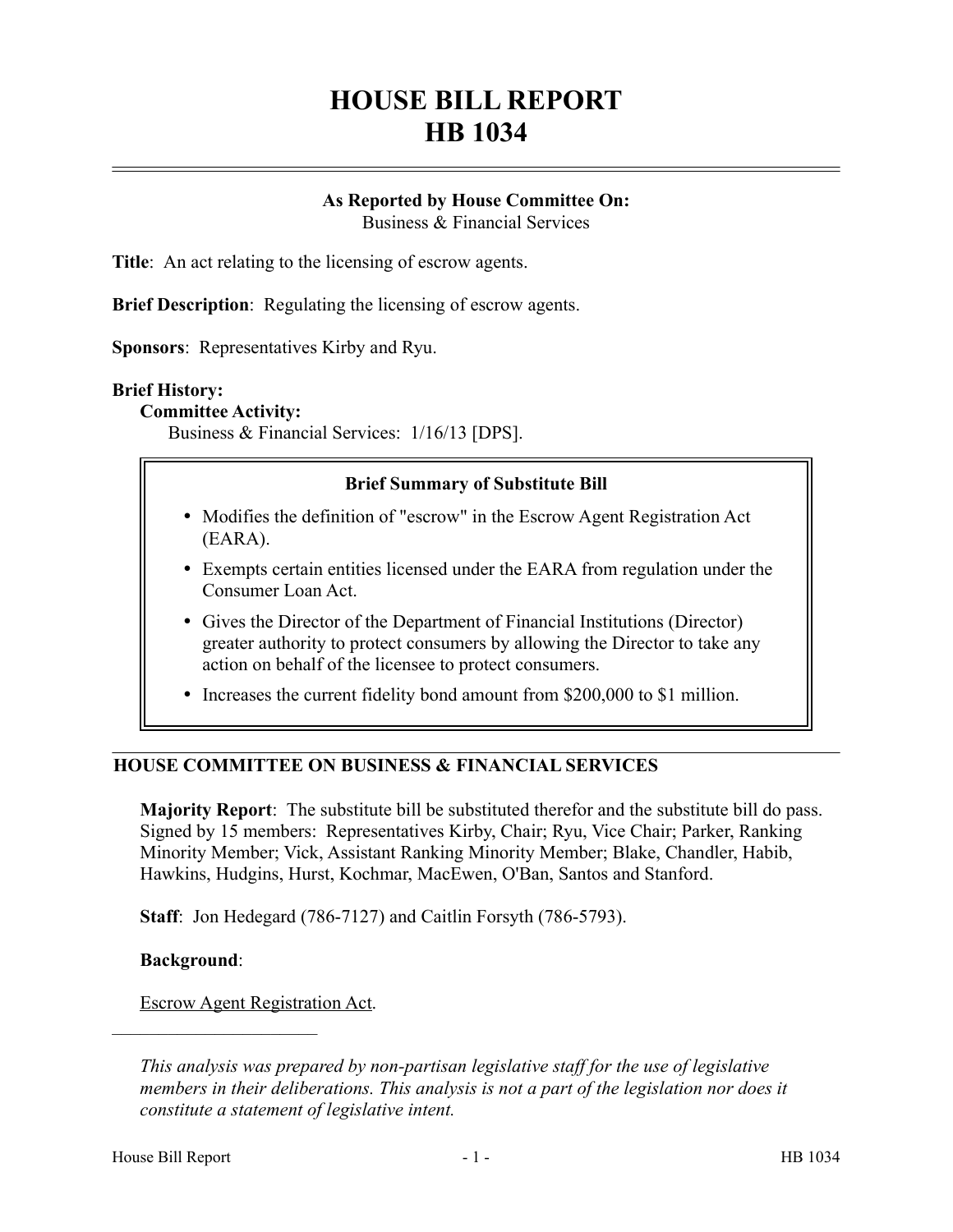## *Definition of Escrow*.

"Escrow" is defined to mean "any transaction where a person delivers any written instrument, money, evidence of title to real or personal property, or other thing of value to a third person to be held until the occurrence of a specified event or the performance of a prescribed condition for the purpose of effecting and closing the sale, purchase, exchange, transfer, encumbrance, or lease of real or personal property to another person or persons."

#### *Licensing Required*.

Unless exempt, a person or entity acting as an escrow agent must be licensed by the Department of Financial Institutions (DFI). Licenses must be renewed annually. A licensee must:

- successfully pass an examination;
- undergo a fingerprint-based background check; and
- provide evidence of financial responsibility.

#### *Licensing Exemptions.*

There are a number of persons and entities that are specifically exempt from regulation under the Escrow Agent Registration Act (EARA).

#### Consumer Loan Act.

The Consumer Loan Act (CLA) authorizes the DFI to regulate consumer loan companies doing business in Washington. Consumer loan companies include mortgage lenders and consumer finance companies. The CLA also applies to residential mortgage loan servicers.

#### *License Required for Residential Mortgage Loan Servicers*.

No persons or entity may service residential mortgage loans without being licensed or exempt from licensing under the CLA. Licensing includes: fees, background checks, and financial responsibility requirements. An applicant or a principal of an applicant for a CLA license may not have provided unlicensed residential mortgage loan modification services in the five years prior to the license application. The Director of the DFI (Director) may deny a license for revocation or suspension if a license related to lending, settlement services, or loan servicing was suspended by this state, another state, or the federal government within five years of the date of the application. There are a number of disclosure, reporting, fee, and payment provisions for residential mortgage loan servicers under the CLA.

#### *Licensing Exemptions.*

The CLA provides exemptions from licensing for:

- any person making loans primarily for business, commercial, or agricultural purposes, or making loans to government or government agencies or instrumentalities, or to an "organization" as defined in the federal Truth in Lending Act;
- an entity licensed as a bank, savings bank, trust company, savings and loan association, building and loan association, or credit union under state or federal law;
- entities licensed as pawnbrokers;
- entities making loans for retail installment sales of goods and services;
- entities licensed as a check casher or seller;
- entities making loans under the Housing Trust Fund;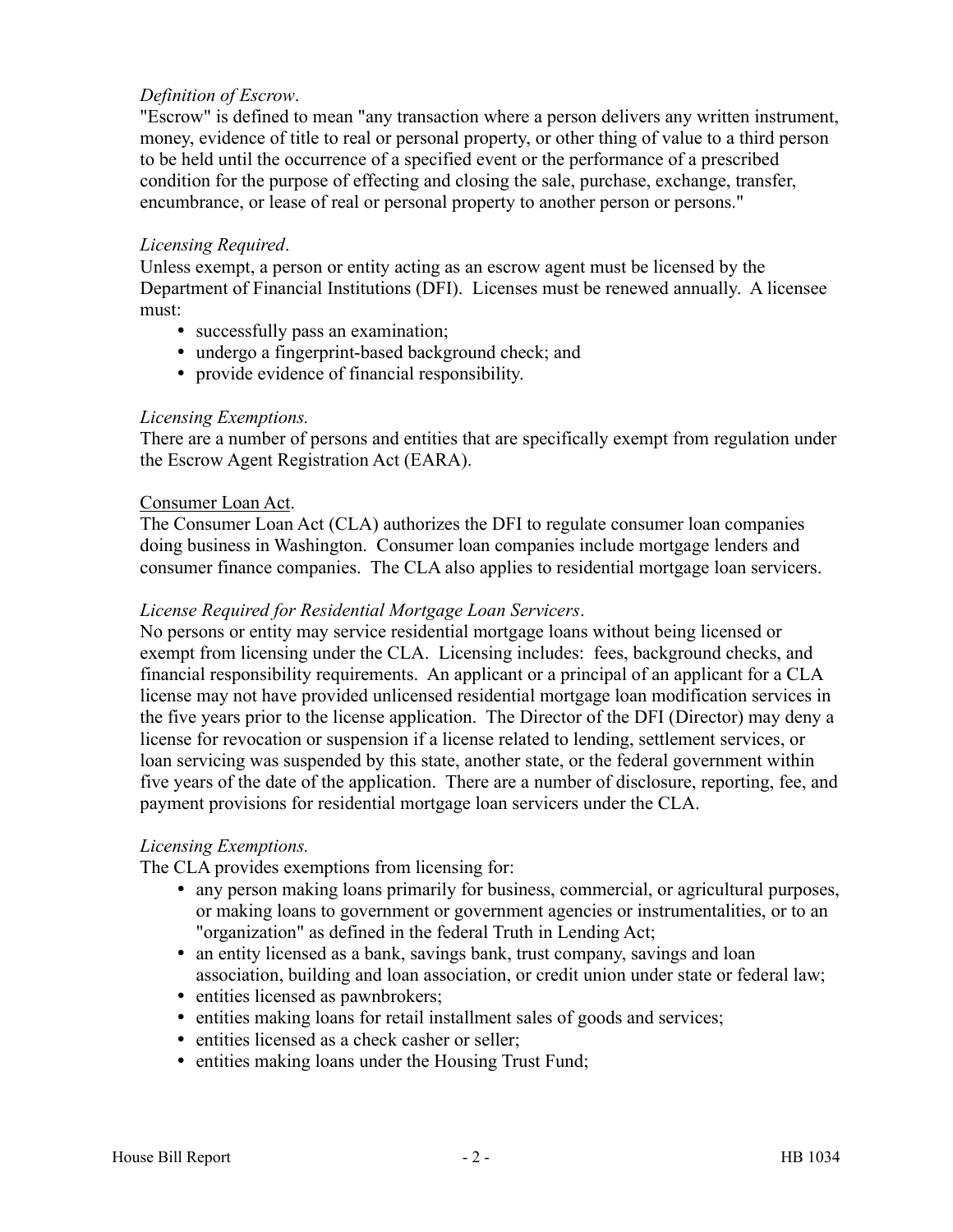- entities making loans under programs of the federal government that provide funding or access to funding for single-family housing developments or grants to low-income individuals for the purchase or repair of single-family housing;
- nonprofit housing organizations making loans, or loans made under housing programs that are funded by federal or state programs if the primary purpose of the programs is to assist low-income borrowers with purchasing or repairing housing or the development of housing for low-income state residents; and
- entities making loans which are not residential mortgage loans under a credit card plan.

The Director of the DFI (Director) may waive licensing the CLA provisions for persons making mortgage loans when the Director determines it is necessary to facilitate commerce and protect consumers.

Regulation under the Escrow Agent Registration Act and the Consumer Loan Act. In 2009 a law was enacted that regulates residential mortgage loan servicers under the CLA. In 2010 changes to the EARA were made, including changes to the exemptions from regulation under the EARA. As a result of the 2009 and 2010 legislation, a small group of people who service residential mortgage loans are regulated under the EARA and the CLA. In 2011 a law was enacted that made a number of changes to the scope of the CLA, including allowing the Director to waive the CLA licensing provisions in certain circumstances.

–––––––––––––––––––––––––––––––––

## **Summary of Substitute Bill**:

## Escrow Agent Registration Act.

The definition of "escrow" includes the collection and processing of payments and the performance of related services by a third party on seller-financed loans secured by a lien on real or personal property but excludes vessel transfers.

## Consumer Loan Act.

Entities licensed under the EARA that process payments on seller financed loans secured by liens on real or personal property are exempt from regulation under the CLA.

## Consumer Protection.

The Director is given greater authority to protect consumers by allowing the Director to take any action on behalf of the licensee to protect consumers.

Increase in Fidelity Bound Amount. The current fidelity bond amount is increased from \$200,000 to \$1 million.

## **Substitute Bill Compared to Original Bill**:

The substitute bill added two provisions: (1) expanded the Director's authority to take action to protect consumers; and (2) increased the fidelity bond amount from \$200,000 to \$1 million.